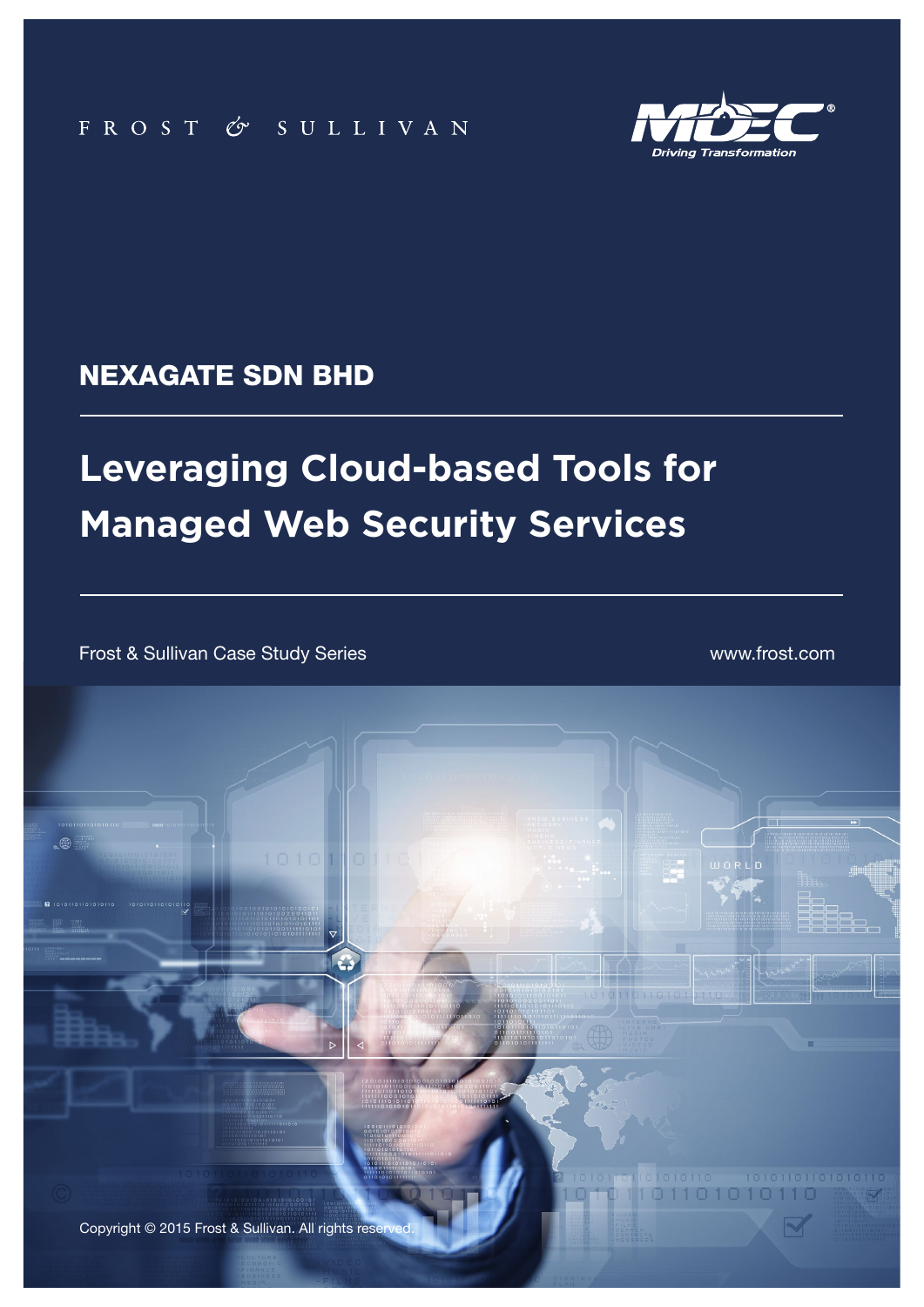## **GLOBAL BUSINESS SERVICES**

Globally, organisations that are optimizing their internal processes recognize the value of shared services or outsourcing models to achieve operational excellence and consistent user experience. By outsourcing non-core activities, companies now have the opportunity to focus more on value-added aspects of their business such as R&D, innovation and branding, while relying on experts in the field to manage the non-core areas. Based on Frost & Sullivan estimates, the global shared services and outsourcing (now known as Global Business Services) market is expected to grow at a CAGR of 6.5% to reach US\$625 billion by 2017.

Malaysia is emerging as a prominent player in the area of Global Business Services (GBS). Backed by strong government support, the booming sector has significant advantages to drive the industry further by attracting investments, and evolving to become a regional hub. This will help global companies consolidate their noncore operations and rationalise costs.

Through MDeC's Multimedia Super Corridor (MSC) Malaysia, the government has supported the growth of the sector. The table below provides a snapshot of MSC Malaysia's GBS sector.

| <b>REVENUE</b>                            | REVENUE GROWTH                                      | NO. OF COMPANIES                         | <b>JOBS CREATED</b>                                                      |
|-------------------------------------------|-----------------------------------------------------|------------------------------------------|--------------------------------------------------------------------------|
| <b>RM13.9 BILLION</b><br>(as end of 2014) | 36%<br>revenue growth in the<br>year 2014 over 2013 | 343 MSC GBS<br>companies<br>(as on 2014) | 76,989<br>value-add jobs created<br>by MSC GBS companies<br>(as on 2014) |

## **MALAYSIA: UNIQUELY POSITIONED**

Malaysia possesses some essential characteristics that make it unique and strategically relevant to become an important GBS hub to organisations aiming to incorporate GBS as a part of their business costs rationalisation.

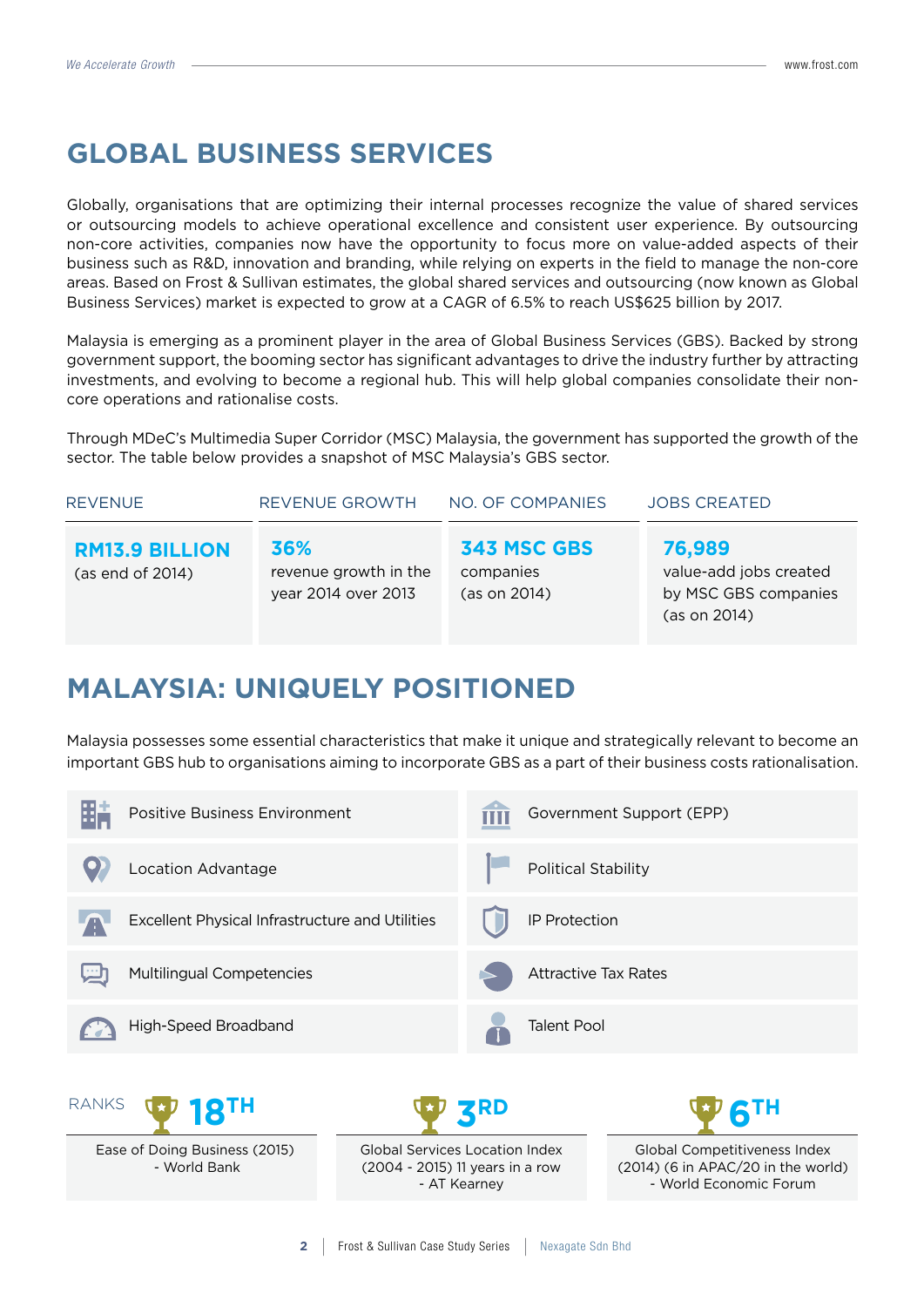## **MANAGED WEB SECURITY SERVICES: PROTECTION IN THE CLOUD**

Managed Security Services (MSS) or Network Security Services is a systematic approach that supports the management of an organisation's security needs. The service is either carried out in-house or outsourced to a service provider. Standard MSS include 24/7 monitoring of a company's network, intrusion detection system and alarms, firewall systems, response management to emergencies, security audits and assessments, and patch management to monitor and deploy security patches and upgrades.

In an age where cyber threats are becoming more sophisticated, targeted and persistent, even the slightest lapse in security can prove detrimental to a business. Companies are under growing pressure to tighten security access to their networks. While larger companies rely on in-house infrastructure to tackle these threats, small and medium enterprises (SMEs) depend more on cloud-based managed security systems to protect their data in a cost-effective manner. Based on Frost & Sullivan estimates, the managed security services market size is expected to reach USD3.8 billion by 2018 and to register a CAGR of 16.2% between 2013 and 2018<sup>1</sup>.



#### **MSS MARKET REVENUE FORECAST FOR APAC (2013-2018)**

*Source: Frost & Sullivan*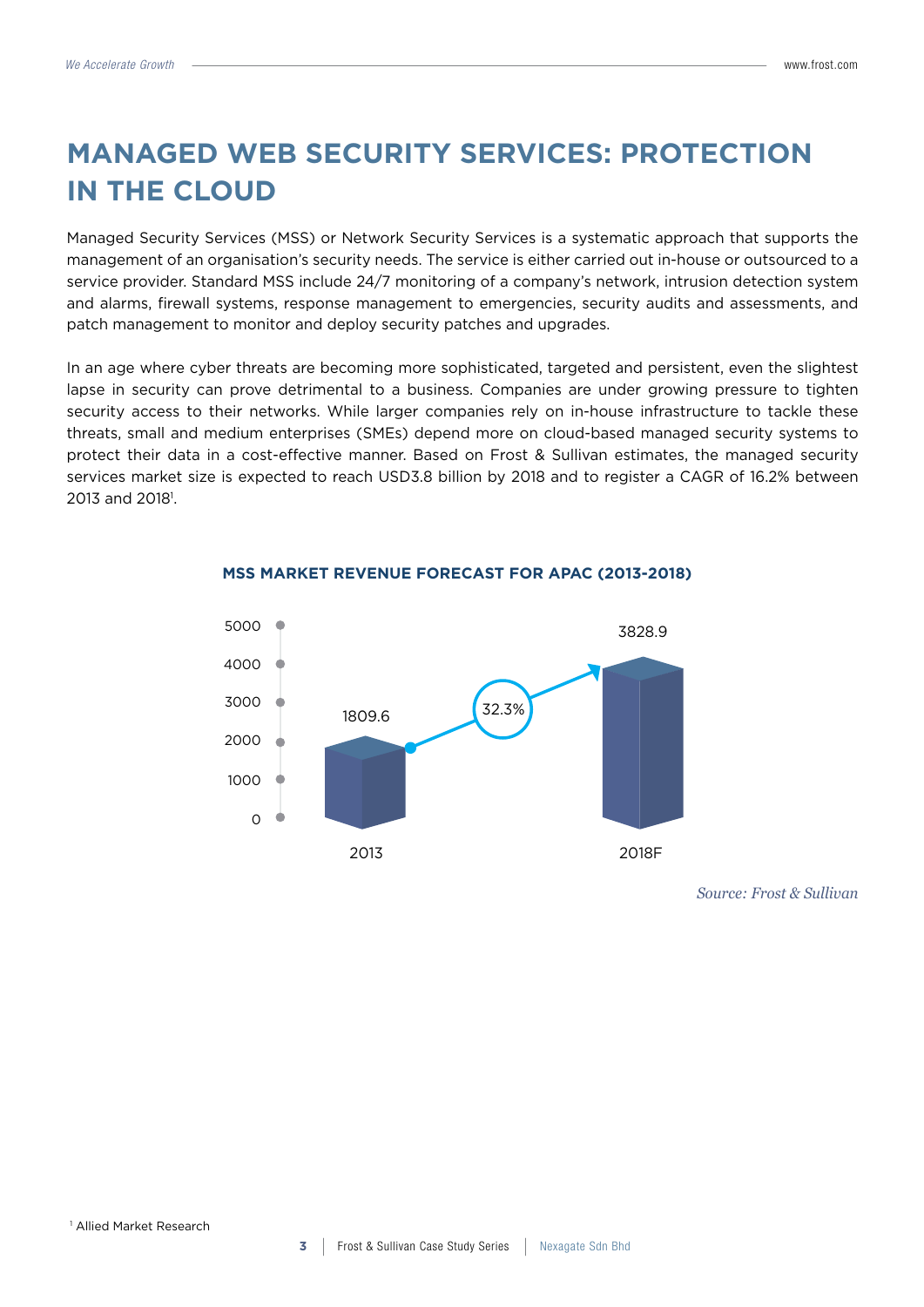## **HOW MSS CAN ADD VALUE TO BUSINESSES**

A Managed Security Service Provider (MSSP) aims to minimise the risks and liabilities of managing the security capabilities of its customers. An effective MSS provides continuous threat monitoring, and enhances system capabilities, drives compliance and achieves security efficiencies. Some of the benefits and business advantages are:

| <b>COST</b>                                      | By adding security services, most companies are likely to increase their security                                                                                                                                                                    |
|--------------------------------------------------|------------------------------------------------------------------------------------------------------------------------------------------------------------------------------------------------------------------------------------------------------|
| <b>REDUCTIONS</b>                                | levels, helping to reduce and control IT and labour costs.                                                                                                                                                                                           |
| <b>EXPERIENCE &amp;</b>                          | MSSPs are able to attract, motivate and hire highly-skilled security experts by                                                                                                                                                                      |
| <b>EXPERTISE</b>                                 | offering ongoing training and having in-depth experience in incident handling.                                                                                                                                                                       |
| <b>EFFECTIVENESS &amp;</b><br><b>PERFORMANCE</b> | MSSPs provide 24/7 coverage and support monitoring and management of<br>security for businesses with up-to-date systems and the latest technology.<br>MSSPs are able to offer higher effectiveness and performance on security for<br>organisations. |
| <b>ADHERENCE TO</b><br><b>COMPLIANCE</b>         | Since the MSSPs' focal point is security for their clients, they offer broad<br>knowledge of legal requirements and industry standards as well as cater to<br>security and compliance issues and requirements.                                       |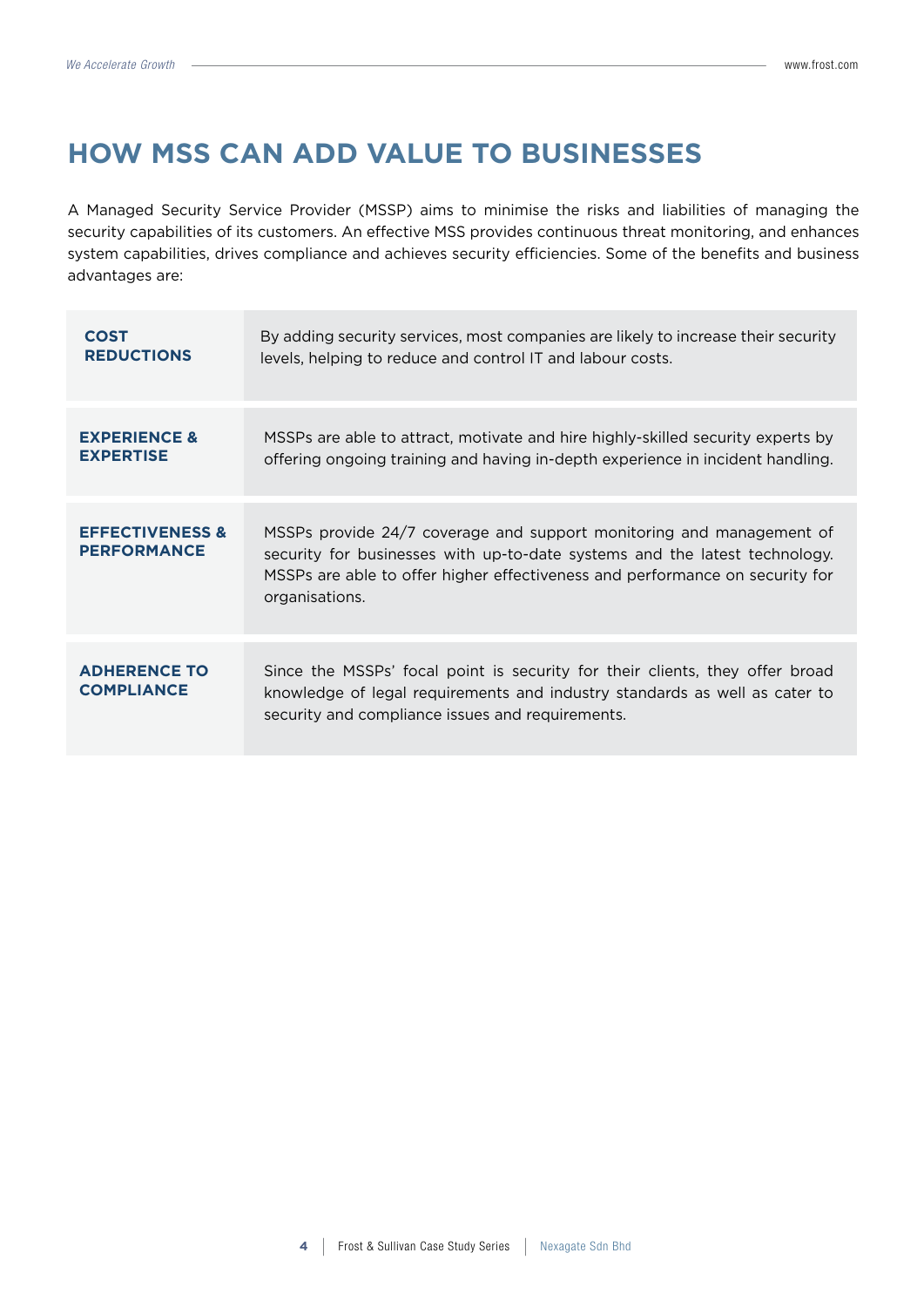## **NEXAGATE'S CLOUD-BASED CUSTOM SECURITY SOLUTIONS**

Nexagate provides solutions specialising in Network, Information Security and Managed Cloud services including:

| <b>INFORMATION</b><br><b>SECURITY</b><br><b>SERVICES</b> | Enhancing business IT security posture, facilitating compliance, reducing<br>information security risk and improving business operational efficiency.<br>ISMS/ISO 27001 Consulting - Guide the process of establishing,<br>$\bullet$<br>implementing, maintaining and improving a management system to the<br>requirements of the ISO 27001 specifications.<br>Security Posture Assessment (SPA) & Penetration Testing - Assist in<br>$\mathbf{o}$<br>preparing for real-world security threats and achieve the level of network<br>security necessary for accomplishing business objectives.<br>Data Loss Protection (DLP) - Support organisations in developing a<br>$\bullet$<br>high-level strategy and roadmap to locate, identify, categorise, and protect<br>critical data.<br>Managed Security Services (MSS) - Enhance threat management and<br>$\circ$<br>monitoring capabilities, drive compliance and achieve security efficiencies. |
|----------------------------------------------------------|--------------------------------------------------------------------------------------------------------------------------------------------------------------------------------------------------------------------------------------------------------------------------------------------------------------------------------------------------------------------------------------------------------------------------------------------------------------------------------------------------------------------------------------------------------------------------------------------------------------------------------------------------------------------------------------------------------------------------------------------------------------------------------------------------------------------------------------------------------------------------------------------------------------------------------------------------|
| <b>NETWORK &amp; IPV6</b><br><b>SERVICES</b>             | Uniquely qualified to build, extend and upgrade business networks to ensure it<br>is protected, up-to-date and high-performance.<br>IPv6 Consulting & Deployment - Cooperate with the client's ICT team to<br>$\mathbf{o}$<br>plan, design, implement, and optimise the essential components of its IPv6<br>network.<br>Network Audit & Assessment - Provides a detailed audit and analysis on<br>$\circ$<br>the current state of the business network.<br><b>Network Design Consulting - Helps service providers to design,</b><br>$\bullet$<br>implement, and optimise their networks for confident operation and rapid<br>returns on infrastructure investments.                                                                                                                                                                                                                                                                              |
| <b>MYNEXA CLOUD</b><br><b>SERVICES</b>                   | Provide rich end-to-end cloud management solutions and services.<br>MyNexa Cloud - A breadth of solution designed specifically to relieve the<br>$\circ$<br>client from the complexity of deploying highly efficient infrastructure for<br>their applications.<br>MyNexa Security - Accelerates and secures the client's web applications<br>$\circ$<br>through better visibility, control and administration.<br>MyNexa Media - Delivers high quality video contents to the client's<br>$\circ$<br>audiences effectively, enhancing their marketability and increasing profit<br>through monetisation.                                                                                                                                                                                                                                                                                                                                          |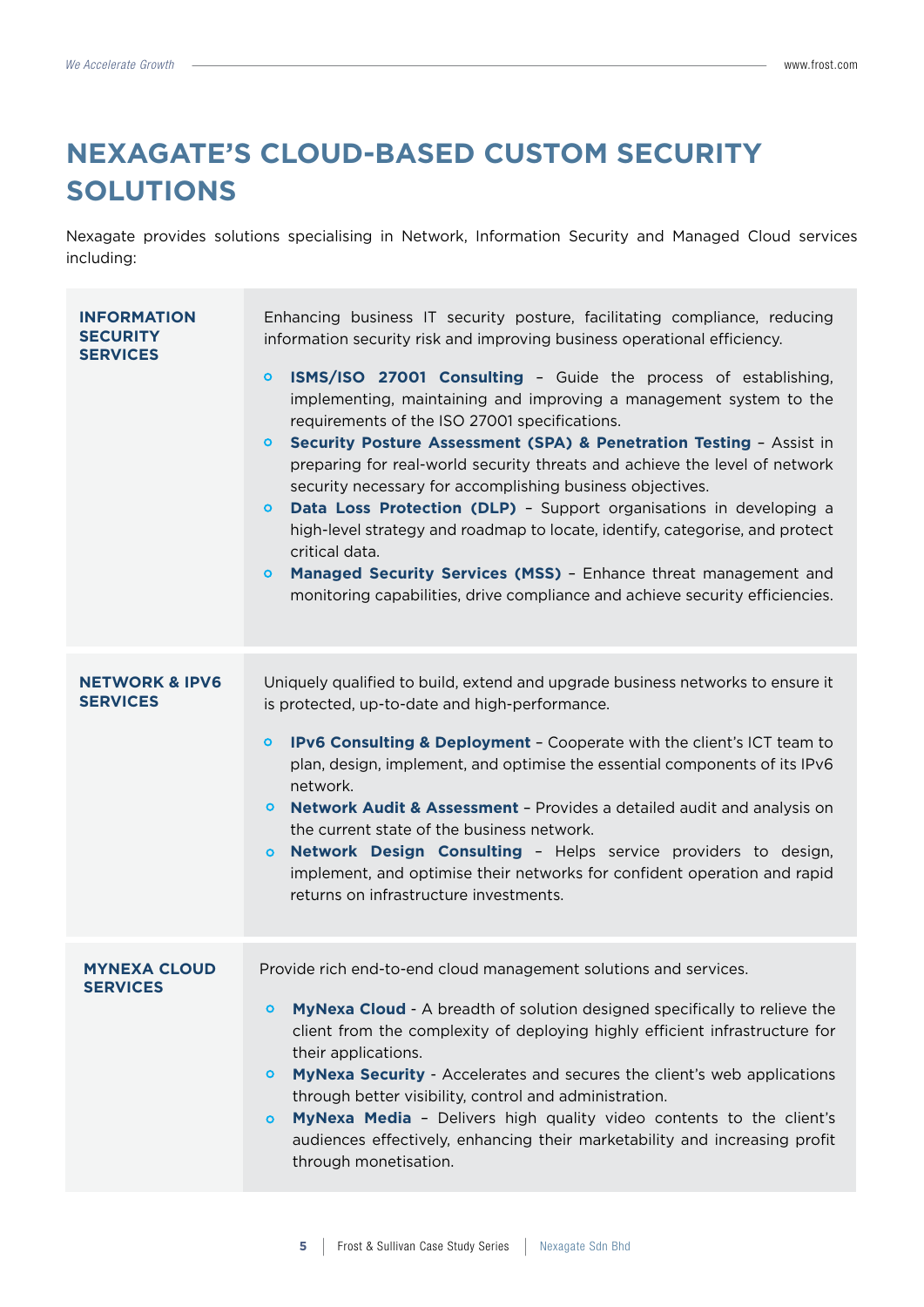### CLIENT SUCCESS STORY

**Client** - Malaysian Department of Social Welfare (Jabatan Kebajikan Masyarakat Malaysia or JKMM)

The Department of Social Welfare was established in 1946 and evolved through many phases in fulfilling its role in national development. As a government agency with an important role in social development, JKMM has been placed under the Ministry of Women, Family and Community Development.

| <b>PROBLEM</b><br>FACED/<br><b>BACKGROUND</b> | As part of delivering on this mission, JKMM needed to maintain a secure, high<br>performing, and resilient nationwide web presence 24x7. The agency offers<br>numerous online applications on its website visited by thousands of users daily.<br>With such a high-visibility site offering critical information, JKMM needed to take<br>necessary measures to ensure unfailing site availability and web performance.<br>To avoid directly addressing the complex and potentially costly web security,<br>scalability, reliability and performance for such a far-reaching online presence,<br>JKMM decided to look to a third-party solution.                                                                                                                                                                                                                                                                                                                                                                                                                                                                      |
|-----------------------------------------------|----------------------------------------------------------------------------------------------------------------------------------------------------------------------------------------------------------------------------------------------------------------------------------------------------------------------------------------------------------------------------------------------------------------------------------------------------------------------------------------------------------------------------------------------------------------------------------------------------------------------------------------------------------------------------------------------------------------------------------------------------------------------------------------------------------------------------------------------------------------------------------------------------------------------------------------------------------------------------------------------------------------------------------------------------------------------------------------------------------------------|
| <b>CLIENT</b><br><b>CONSIDERATIONS</b>        | JKMM highlighted the main requirements for choosing a MSSP:<br>Dedicated expertise in cyber threat identification, monitoring and mitigation,<br>$\bullet$<br>so companies can focus IT resources on core business initiatives and better<br>control IT costs.<br>Real-time analysis of alerts to detect threats faster.<br>$\circ$<br>Protect legitimate traffic by reducing occurrences of false positives.<br>$\circ$<br>Build a secure infrastructure while keeping site functionality and performance<br>O<br>intact.<br>Always-on monitoring that ensures an immediate response to any cyber<br>O<br>attack; eliminating the need to set up in-house 24/7 security operations<br>centre and hire web security experts.<br>Access to industry-leading security expertise from SOC technicians on the<br>$\mathbf{o}$<br>frontlines of the threat landscape as part of an affordable managed web<br>security services package.<br>Ongoing assessment and maintenance of web security solutions to adapt<br>$\bullet$<br>quickly to rapidly changing cyber threats, business requirements and industry<br>trends. |
| <b>SOLUTION</b>                               | Nexagate's MyNexa Security service gives the client access to Nexagate security<br>experts and security event monitoring that proactively alerts clients on observed<br>threats to their web applications and portals.<br>Features included in the service are:<br><b>Website Security</b><br>Cloud-based Enterprise-Grade Web Application Firewall (WAF)<br>$\circ$<br><b>Advanced Bot Protection</b><br>$\circ$                                                                                                                                                                                                                                                                                                                                                                                                                                                                                                                                                                                                                                                                                                    |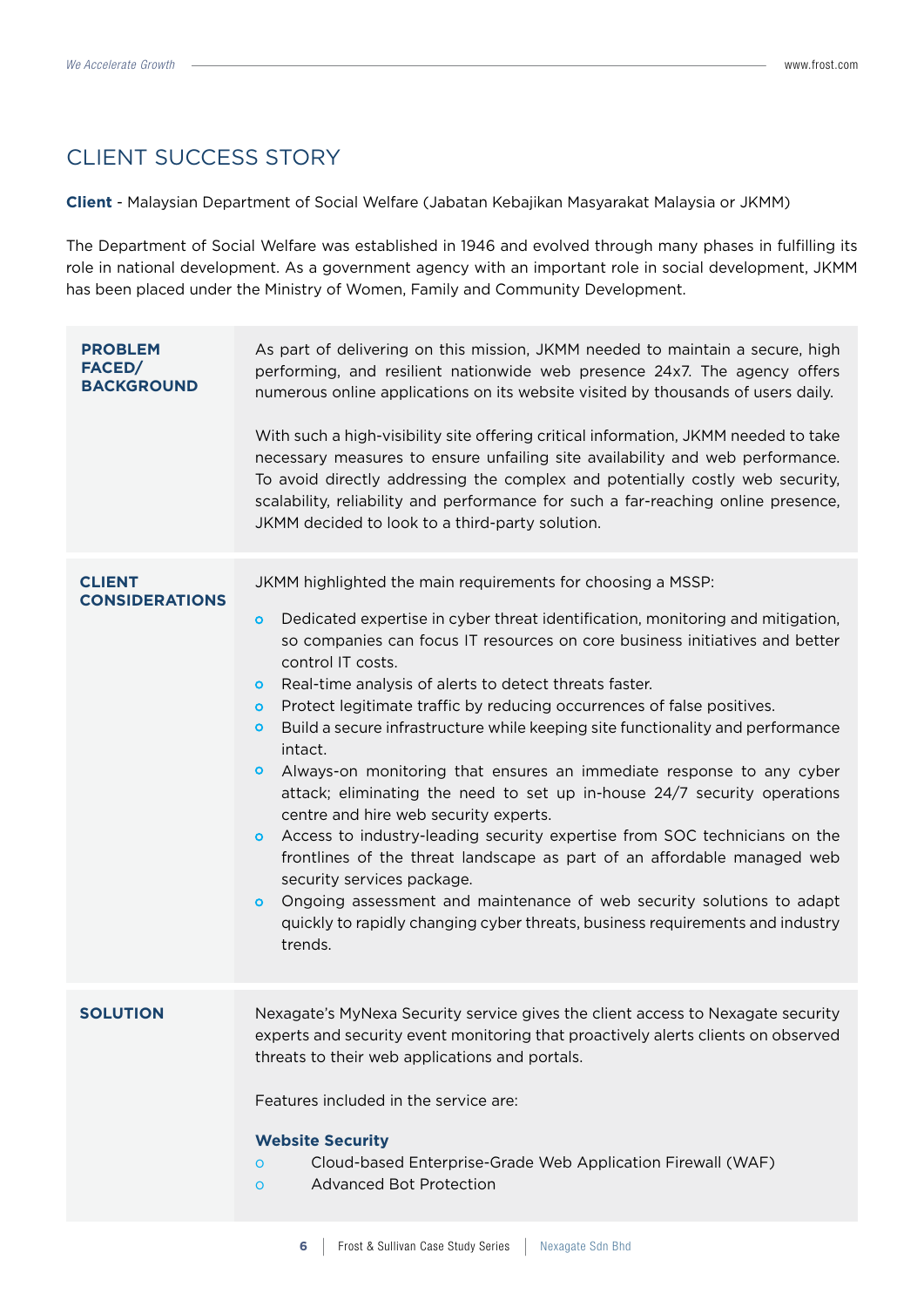|                                        | <b>Content Delivery Network (CDN)</b><br>Intelligent Content Caching<br>$\circ$<br>Content and Transport Optimisation<br>$\circ$<br><b>DDoS Protection</b><br>Comprehensive Protection Against Any Type of DDoS Attack<br>$\circ$<br><b>Transparent Mitigation</b><br>$\circ$<br>Automatic Detection and Immediate Triggering<br>$\circ$<br><b>DNS DDoS Protection</b><br>$\circ$<br><b>Vulnerability Security Assessment</b><br><b>Security Configuration Review</b><br><b>Backdoor Removal</b><br>With the Internet threat landscape rapidly evolving, Nexagate's Managed<br>Web Security Services enables JKMM to review, optimise and monitor website<br>defences, and react quickly to potential threats through proactive security<br>event monitoring and security incident response. All incoming traffic to the<br>JKMM network is filtered by the MyNexa Security that automatically detects<br>and blocks DDoS attacks.                                                                                                                                                                                                                                                                                                                              |
|----------------------------------------|-----------------------------------------------------------------------------------------------------------------------------------------------------------------------------------------------------------------------------------------------------------------------------------------------------------------------------------------------------------------------------------------------------------------------------------------------------------------------------------------------------------------------------------------------------------------------------------------------------------------------------------------------------------------------------------------------------------------------------------------------------------------------------------------------------------------------------------------------------------------------------------------------------------------------------------------------------------------------------------------------------------------------------------------------------------------------------------------------------------------------------------------------------------------------------------------------------------------------------------------------------------------|
| <b>KEY BUSINESS</b><br><b>BENEFITS</b> | Nexagate's MyNexa Security is an essential component of JKMM's security<br>infrastructure. By using MyNexa Security's cloud-based service, JKMM is achieving<br>concrete benefits such as:<br>Peace of mind: MyNexa Security's blanket website security enables JKMM's<br>$\circ$<br>IT team to focus its efforts and resources on business support rather than<br>infrastructure.<br>Security expertise: Using MyNexa Security's expertise to handle website<br>$\circ$<br>security and performance issues allows JKMM to save on in-house IT<br>resources and costs.<br>Cost-effective: MyNexa Security's cloud-based all-in-one solution allows<br>$\circ$<br>JKMM to enjoy enterprise-grade service levels without having to purchase,<br>manage and integrate multiple services and appliances.<br>Improved performance: MyNexa Security safeguarding the JKMM site,<br>$\circ$<br>has increased overall transaction speed by 40%. JKMM attributes the<br>improvement to localised SSL termination with MyNexa Security, together<br>with persistent connections to the JKMM backend.<br>Transparent mitigation of DDoS attacks: MyNexa Security protects the<br>$\circ$<br>JKMM web application from DDoS attacks without any impact on its user<br>base. |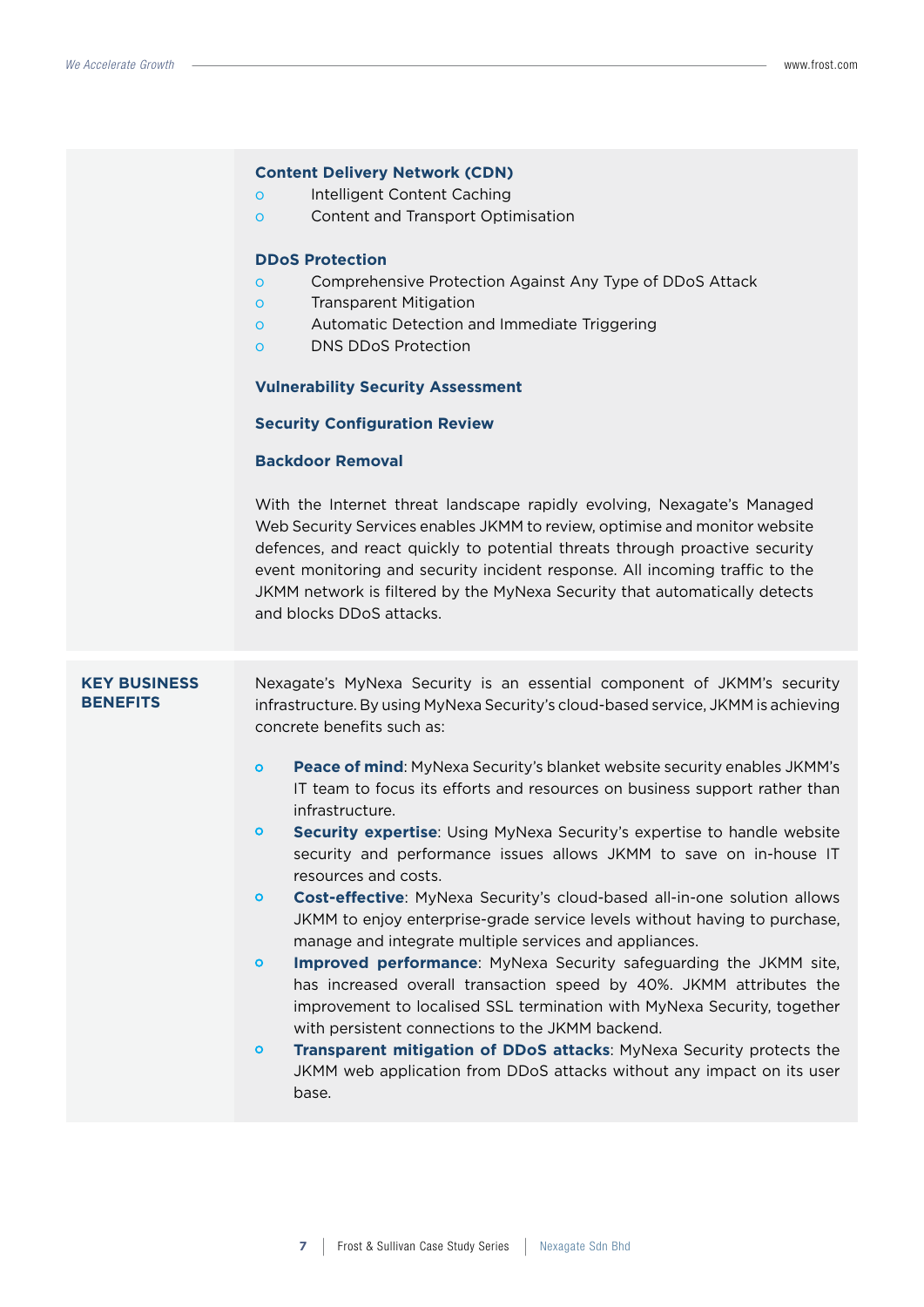#### **CLIENT QUOTE/ TESTIMONIAL**

*"MyNexa Security's comprehensive and instant DDoS protection was a perfect fit for our application. In the event of an attack, we need immediate protection. We cannot afford to wait until our admin detects an attack and turns on the protection. MyNexa Security gave us everything we needed, at an affordable price, for protecting a web application of our scale."* 

Malaysian Department of Social Welfare

### FROST & SULLIVAN COMMENTARY

"Nexagate is fast-evolving to become an influential participant in the Managed Security Services market in Malaysia, adding services to its portfolio such as Data Leak Protection solutions and cloudbased services focusing on Cloud Web Security and Content Delivery Networks. With a strong background in security services and established clientele, Nexagate is well-positioned to play a leading role as an IT solutions provider in the region."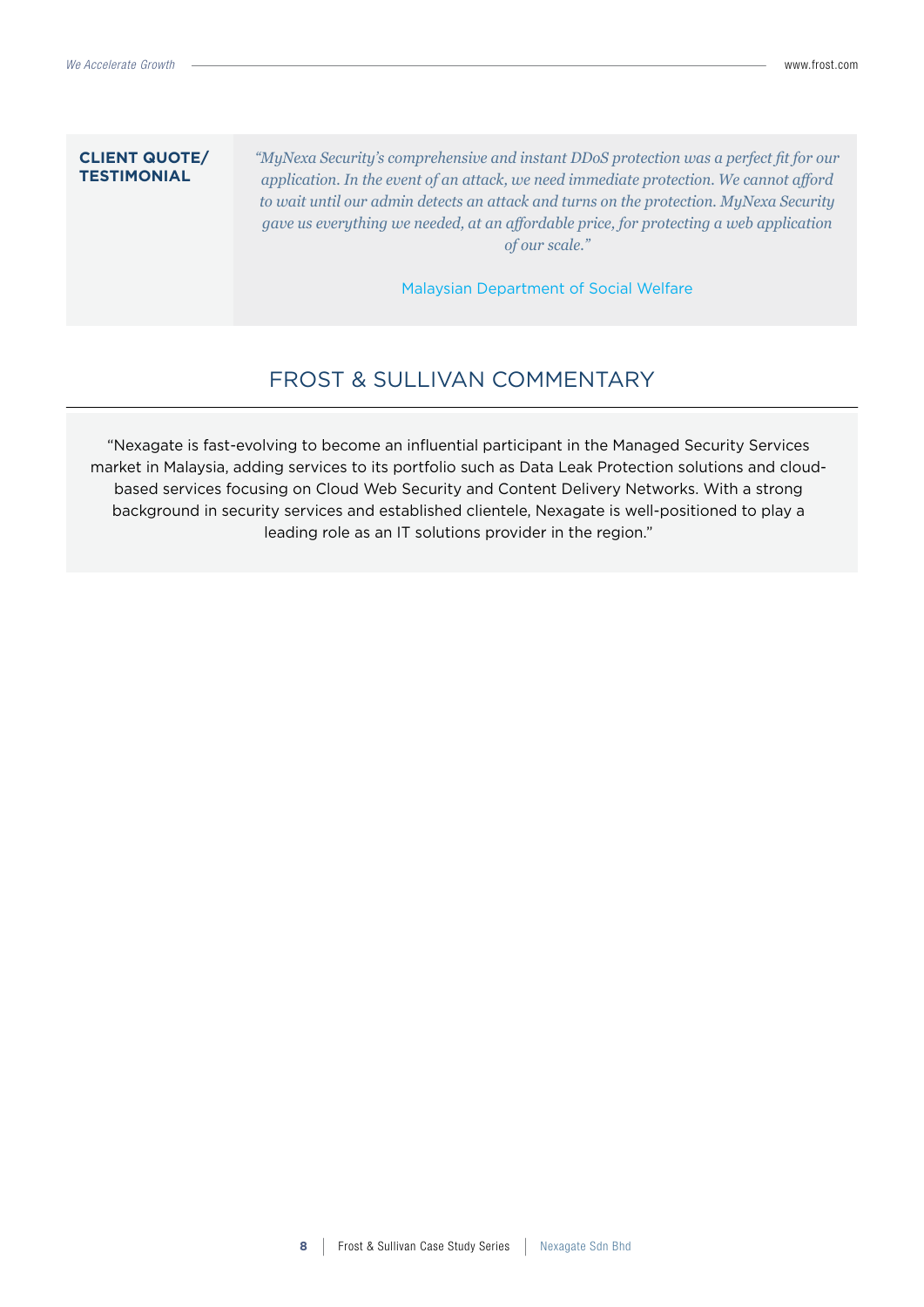

Nexagate Sdn Bhd is a fast-growing Technology Consulting and Services firm that specialises in Network, Information Security, and Managed Cloud services. We are ISO27001-certified; all our services are developed with Security and Data Integrity at the forefront of our service delivery.

We have established a reputation for providing top-notch network and information security consultancy to industry leaders, which includes organisations across verticals such as telecommunications, public sector, banking, education and media.

### COMPANY FACTSHEET:

| <b>COMPANY NAME</b>                  | Nexagate Sdn Bhd                                 |
|--------------------------------------|--------------------------------------------------|
| <b>CORE BUSINESS</b>                 | <b>Technology Servicing Firms</b>                |
| <b>SUB-SECTOR FOCUS</b>              | Network, Information Security and Cloud Services |
| <b>MAJOR CLIENTS</b>                 | Government Agencies, Banking & Telco             |
| <b>COMPANY PRESENCE</b>              | Malaysia                                         |
| <b>NUMBER OF</b><br><b>EMPLOYEES</b> | 13 employees                                     |

| <b>COMPANY</b>         | www.r               |
|------------------------|---------------------|
| <b>CONTACT DETAILS</b> | $\mathord{\bowtie}$ |
|                        | Æ                   |

#### nexagate.com

sales@nexagate.com



- 03-83221167
- G-0-3 SME Technopreneur Centre, Jalan Usahawan, 63000 Cyberjaya Malaysia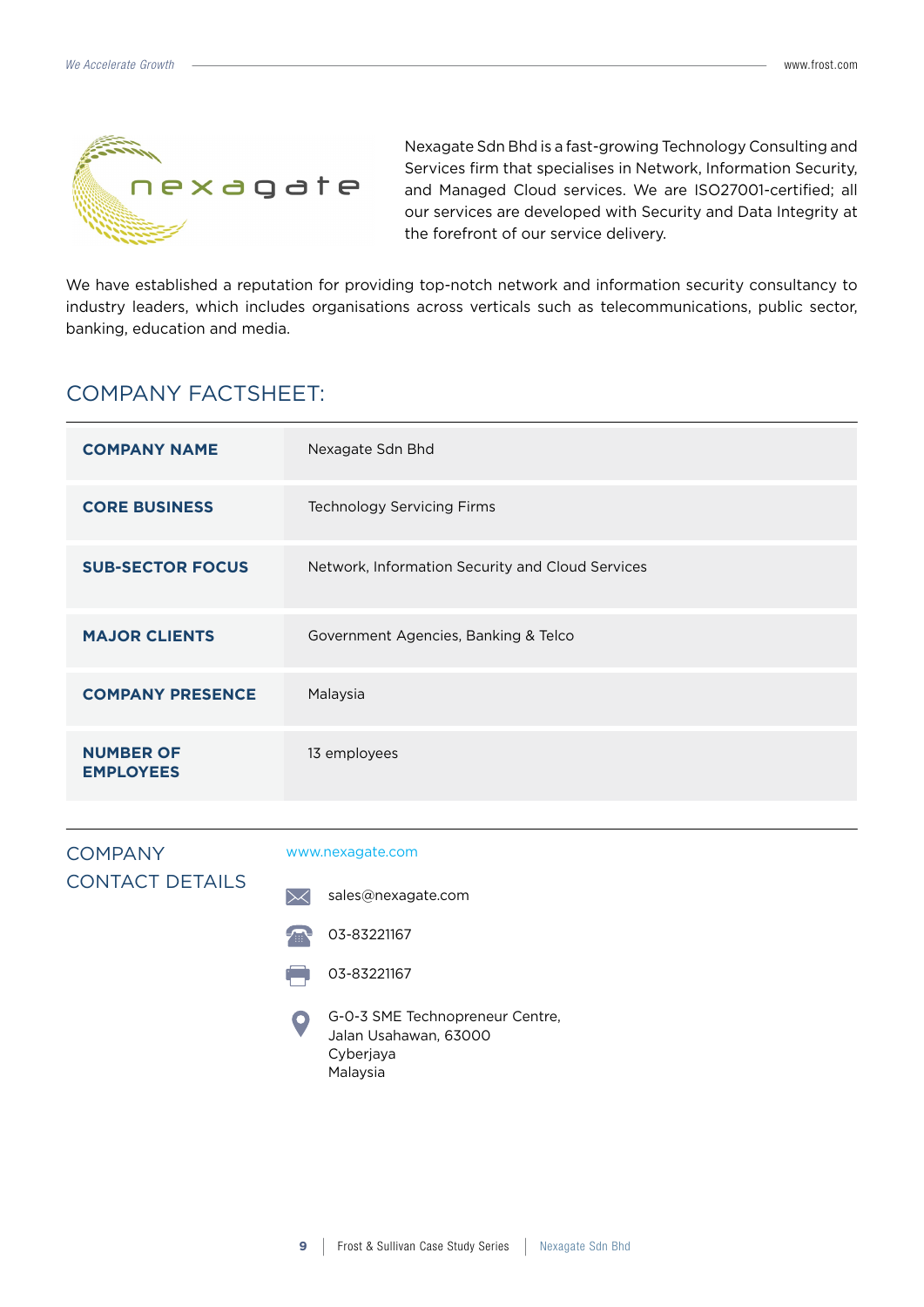## FROST & SULLIVAN

### *WE ACCELERATE GROWTH*

#### [WWW.FROST.COM](http://www.frost.com)

| Auckland            | Colombo               | London      | <b>Paris</b>     | Singapore        |
|---------------------|-----------------------|-------------|------------------|------------------|
| <b>Bahrain</b>      | <b>Detroit</b>        | Manhattan   | Pune             | Sophia Antipolis |
| <b>Bangkok</b>      | Dubai                 | Mexico City | Rockville Centre | Sydney           |
| <b>Beijing</b>      | Frankfurt             | Miami       | San Antonio      | Taipei           |
| <b>Bengaluru</b>    | Iskandar, Johor Bahru | Milan       | Sao Paulo        | Tel Aviv         |
| <b>Bogota</b>       | Istanbul              | Mumbai      | Seoul            | Tokyo            |
| <b>Buenos Aires</b> | Jakarta               | Moscow      | Shanghai         | Toronto          |
| Cape Town           | Kolkata               | New Delhi   | Shenzhen         | Warsaw           |
| Chennai             | Kuala Lumpur          | Oxford      | Silicon Valley   | Washington D.C.  |

#### **ABOUT FROST & SULLIVAN**

Frost & Sullivan, the Growth Partnership Company, works in collaboration with clients to leverage visionary innovation that addresses the global challenges and related growth opportunities that will make or break today's market participants. For more than 50 years, we have been developing growth strategies for the Global 1000, emerging businesses, the public sector and the investment community. Is your organization prepared for the next profound wave of industry convergence, disruptive technologies, increasing competitive intensity, Mega Trends, breakthrough best practices, changing customer dynamics and emerging economies?





#### **Copyright Notice**

The contents of these pages are copyright © Frost & Sullivan. All rights reserved. Except with the prior written permission of Frost & Sullivan, you may not (whether directly or indirectly) create a database in an electronic or other form by downloading and storing all or any part of the content of this document. No part of this document may be copied or otherwise incorporated into, transmitted to, or stored in any other website, electronic retrieval system, publication or other work in any form (whether hard copy, electronic or otherwise) without the prior written permission of Frost & Sullivan.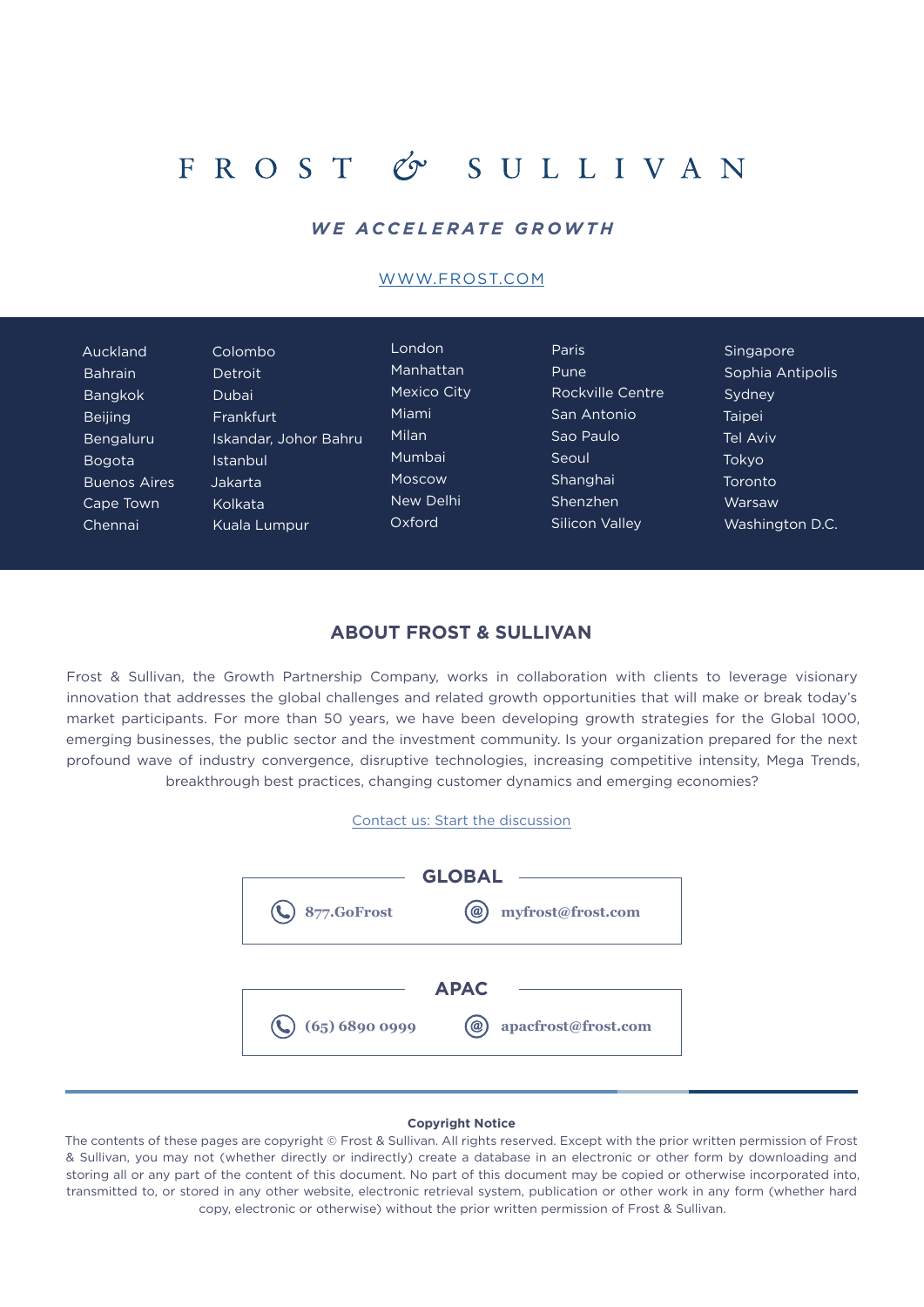

#### [WWW.MDEC.COM](http://www.frost.com).MY

### **ABOUT MDeC**

The Multimedia Development Corporation (MDeC)) was incorporated in 1996 to strategically advise the Malaysian Goverment on legislation, policies and standards for ICT and multimedia operations as well as to oversee the development of the Malaysian Multimedia Super Corridor (now MSC Malaysia). MSC Malaysia became the platform to nurture the growth of Malaysian Small and Medium Enterprises (SMEs) in the IT industry whilst attracting participation from global ICT companies to invest and develop cutting-edge digital and creative solutions in Malaysia.

in 2011, 15 years after the introduction and successful implementation f MSC Malaysia, Multimedia Development Corporation (MDeC)'s mandata was broadened by Prime Minister to include driving Malaysia;s transition towards a developed digital economy by 2020 through DIgital Malaysia. Following this, in 2012, Digital Malaysia was official unveiled as the national transformation programme to achieve this aim.

Founded on three strategic thrusts, Digital Malaysia is a natural progression to harness the building blocks already laid by MSC Malaysia. It will drive wealth creation, stimulate efficiently and enhance quality-of-life by harnessing and building upon Malaysia's varied ICT initiatives, resulting in a nation that connects and empowers goverment, business and citisens through a vibrant and demand-focused digital ecosystem.

### MULTIMEDIA DEVELOPMENT CORPORATION (MDEC) SDN. BHD (389356-D)



www.facebook.com/mscmalaysia



www.twitter.com/mscmalaysia







2360 Persiaran APEC 63000 Cyberjaya Selangor Darul Ehsan, Malaysia